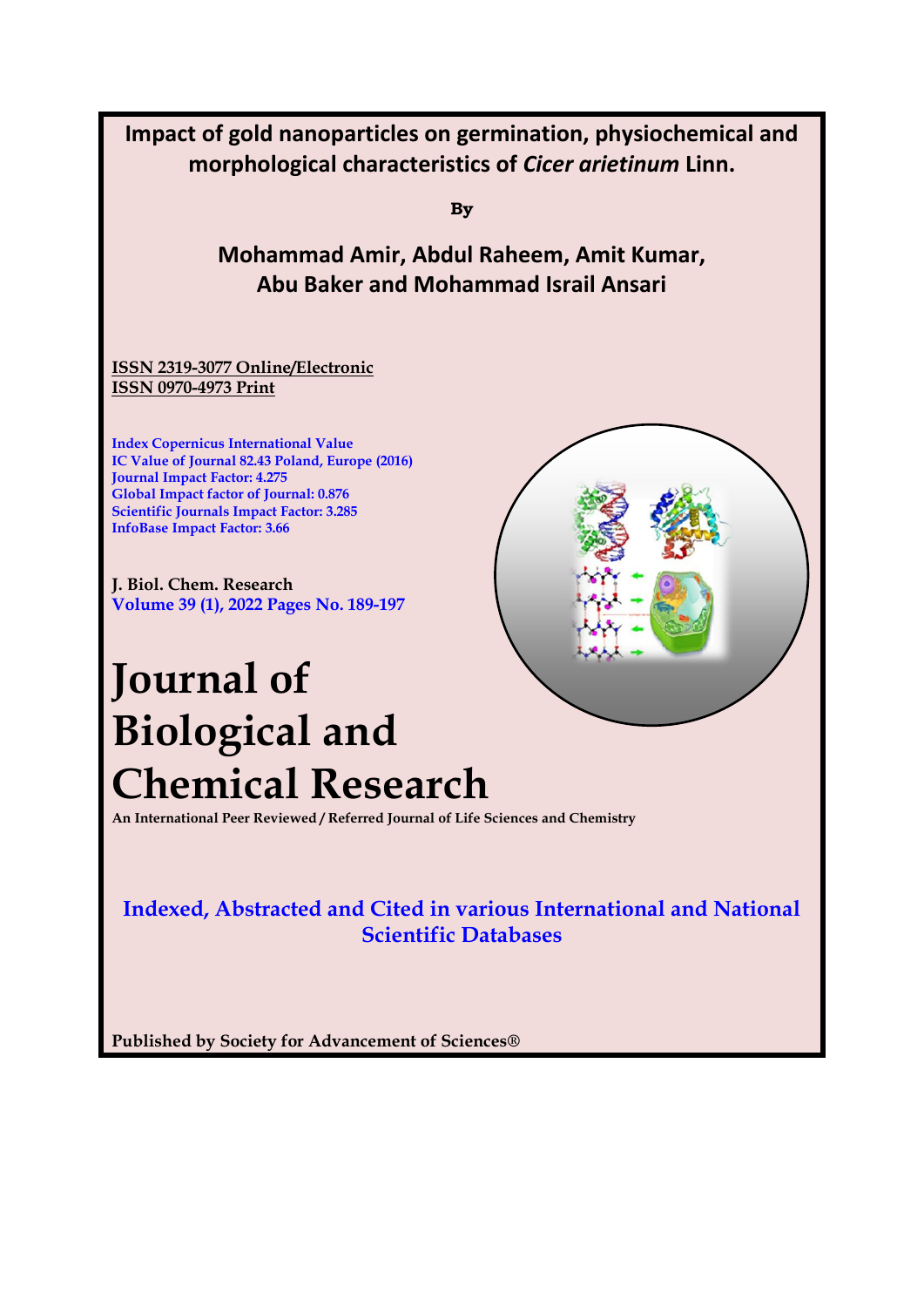



 **Mohd. Amir Dr. M.I. Ansari http:// [www.sasjournals.com](http://www.sasjournals.com/) http:/[/ www.jbcr.co.in](http://www.jbcr.co.in/) [jbiolchemres@gmail.com](mailto:jbiolchemres@gmail.com)**

**Received: 12/01/2022 Revised: 27/02/2022 Accepted: 28/02/2022**

**RESEARCH PAPER**

# **Impact of gold nanoparticles on germination, physiochemical and morphological characteristics of** *Cicer arietinum* **Linn. Mohammad Amir, Abdul Raheem, Amit Kumar, Abu Baker and Mohammad Israil Ansari**

**Department of Botany, University of Lucknow, Lucknow, U.P., India**

# **ABSTRACT**

*The purpose of this study was to determine the impact of tobacco gold nanoparticles (GNPs) on physiological and biochemical attribute of Cicer arietinum (chickpea). Different concentrations 25, 50, 100, 200 and 400µM of tobacco GNPs were used as a part of each treatment in chickpea seed to see tobacco GNPs impacts on seed germination, seedling growth, physiochemical and morphological attributes. Results showed that seed treated with lower concentrations (50-200µM) of tobacco GNPs improve germination percentage, photosynthetic efficiency and mitigate the production of reactive oxygen species (ROS).Whereas, high concentration (400 µM) of tobacco GNPs induced production of ROS which cause oxidative stress at cellular level and affect the plant growth and its photosynthetic efficiency.*

*Keywords: chickpea, chlorophyll, germination, gold nanoparticles and tobacco.*

# **INTRODUCTION**

Among pulses, *Cicer arietinum* (chickpea) is most significant food legume plants due to its wider adaptability, low production cost, capacity to nitrogen fixation, and flexibility to fit as diverse crop cycles in sustainable agricultural systems (Singh 1997).Chickpea are an important source of nutrition for millions of people in underdeveloped countries and are commonly referred "poor man's meat"(Merga and Haji 2019).The chickpea production in India, year 2019-20 as rabi was 12.61 million tonnes (Ministry of agriculture and farmer welfare). In comparison to other edible legumes grain it has high protein content (20–22%) and is free of anti-nutritive components and thus, it is considered as functional food. In addition to proteins, it is abundant in fibers, minerals and unsaturated fatty acids (Williams and Singh 1987).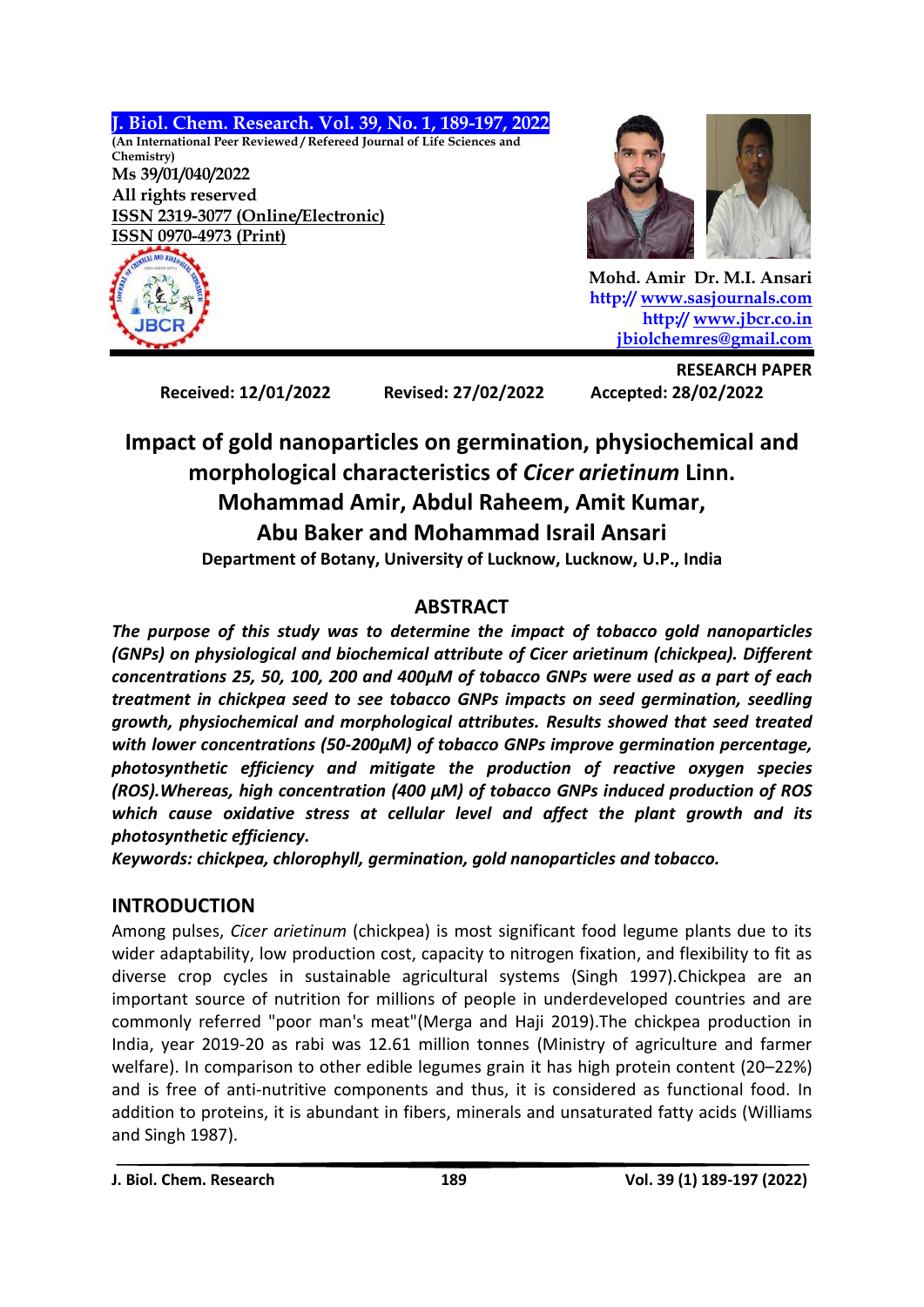Along benefits, low soil fertility is a major challenge that hampered chickpea production in India.

Nanotechnology, a subset of technology, has recently attracted the interest of scientists. Several researches have been implemented on synthesis of nanoparticles (NPs) from plants, their application on the physiochemical and morphological attributes of plant (Siddiqi *et al*., 2017). Shah and Belozerova (2009) reported that gold nanoparticles (GNPs) cause hindrances in plants by interfering with the functioning of aquaporin channels. Lei *et al*. (2008) reported the impacts of GNPs on photosystem enzymes, photosynthetic activity, and antioxidant expression in plants. Also, GNPs enable the coordinated release of essential nutrients with plant uptake efficiency, which is why GNPs based fertilizers have recently gained popularity (Solanki *et al*., 2016). GNPs are also utilised to treat wastewater in the agricultural industry because to their high adsorption capacity (Graily-Moradi *et al*., 2020) and preferred because of their interaction with surface functional group, antibacterial capabilities and low toxicity (Noruzi 2015).

In this study, we have exposed chickpea seeds with different concentrations of tobacco gold GNPs to evaluate the effect on germination pattern and plant development, along with other physiochemical parameters. Our observations provide helpful information to understand the metal NPs application in agriculture field.

## **MATERIALS AND METHODS**

#### **Preparation of nanoparticles solution, seed treatment and growth conditions**

Tobacco GNPs, average size 30 to 50nm (Jalil *et al*., 2019) were synthesized and dissolved accordingly in double distilled water (DDW) to make 25, 50, 100, 200 and 400 µM concentration of GNPs. Chickpea seeds (RSG374) were chosen and surface sterilization were done through 0.01% mercuric chloride (HgCl<sub>2</sub>), washed with DDW several times to remove HgCl<sub>2</sub>. Five different concentrations of 25, 50, 100, 200 and 400µM of tobacco GNPs were used as a part of each treatment. Thirty seeds of Chickpea were placed in petri plates and supplemented with solution of each treatment and incubated for 16 hours, while control was treated with DDW. After treatment seeds were rinsed twice with DDW, transplanted to fresh petri plates and maintained at 25°C for 48 hours. After that the seedlings of similar size were moved into 4 inches pots.

#### **Estimation of morphological parameters**

#### **Germination assay**

Five different concentrations of 25, 50, 100, 200, 400µM of tobacco GNPs were used in every experiment. To accomplish germination assay thirty seeds of chick pea were retained in sterile petri plates, surface sterilization were done through 0.01% HgCl<sub>2</sub>, washed several times with DDW to remove  $HgCl<sub>2</sub>$  and supplemented with solution of particular petri plates and incubated for 16 hours, while control was treated with DDW. After that again washed twice with DDW and transferred to new petri dishes. Every petridish were incubated at 25±3 °C for 72 hours. The seed was deemed to be germinated after the radicle appeared rupturing the seed coat. Germination percentage of seeds was calculated by the equation 1(Hajra and Mondal 2017).

| Germination $(\%) =$ | Number of Seed Germinated $\times$ 100 |  |
|----------------------|----------------------------------------|--|
|                      | <b>Total Number of Seeds</b>           |  |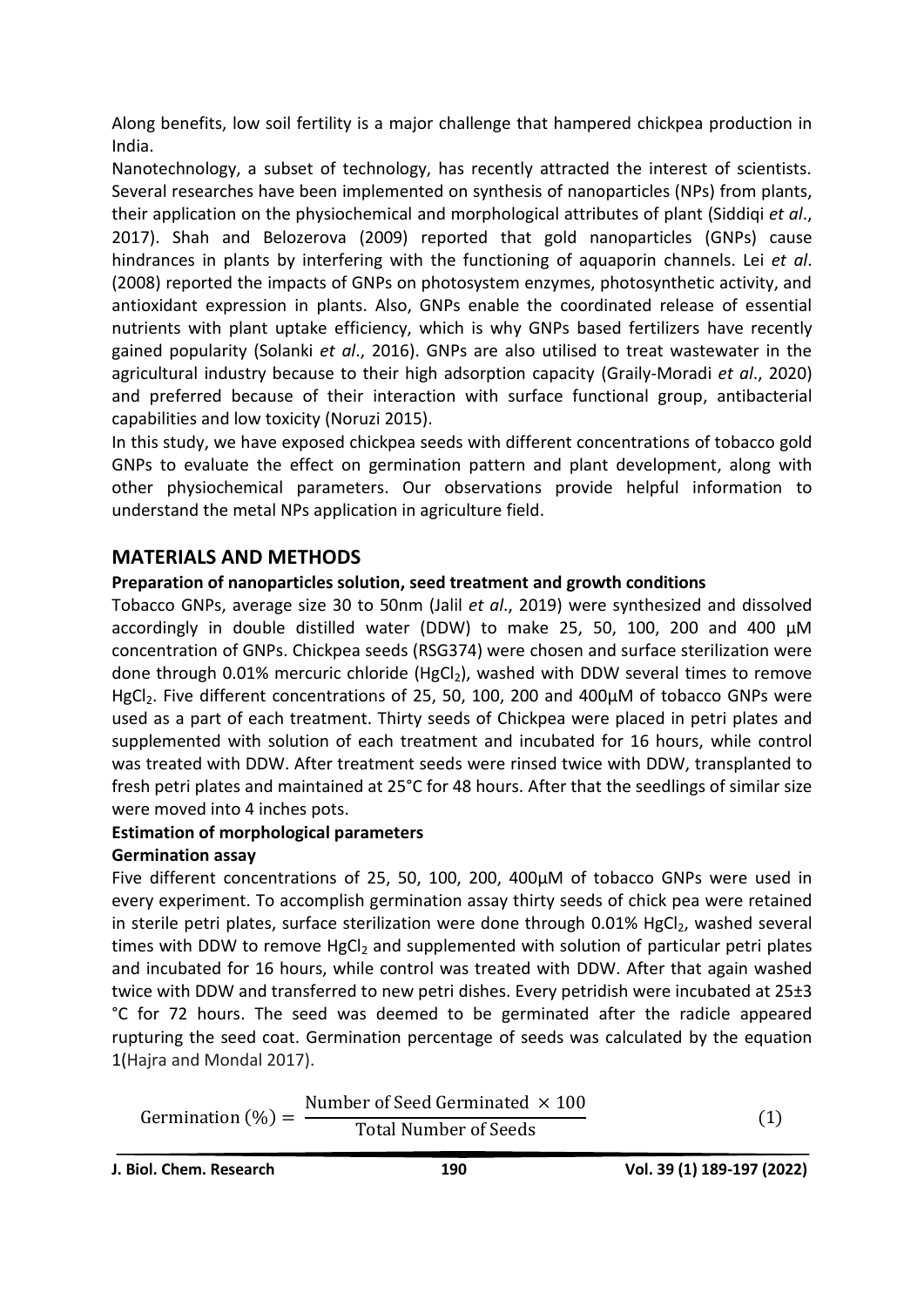#### **Seedling length and biomass**

A manual centimeter scale was used for the measurement of root and shoot lengths of germinated seedlings. Shoot length measured from the appearance of shoot to the apex and root length was taken from the appearance of root up to root tip. For the measurement of fresh biomass both shoot and root was separated, cleaned and weighed on a digital scale. Both the root and the shoot were then dehydrated at 40°C for 48 hours and then dried out at 70°C for 72 hours to determine their dry biomass (Taibi *et al*., 2016).

## **Estimation of biochemical parameters**

# **Determination of chlorophyll and carotenoid**

For chlorophyll (Chl) measurement, 5 (g) fresh leaf of tobacco GNPs treated plants were washed with DDW and homogenised 80% (v/v) chilled acetone using pestle-mortal. After that, centrifuge for 10 minutes at 10,000 revolutions per minute (rpm).Optical density (OD) of sample was measured at wavelength of 663 and 645 nm using UV-VIS (Shimadzu-1601) dual-beam spectrophotometer (Arnon1949)**.** The carotenoid content was estimated by taking OD at 510 and 480 nm (MaClachlan and Zalik 1963).

## **Estimation of total protein**

Shoot (5g) of Chickpea were washed thoroughly with DDW and homogenizedin20 ml Trisbuffer (100 mM, pH 7.4) using pestle-mortal. The extract was then subjected for centrifugation at 15,000 rpm for 12 minutes, and the supernatant was collect tube. The partial purification was achieved by investigating different concentrations (20, 40, 50, 60, 80, and 95%) of ammonium sulphate  $\{(\text{NH}_4)_2\text{SO}_4\}$  with constant stirring at 4°C and then retained for 8 hours. The protein extract after complete precipitation, were again subjected to centrifugation at 15,000 rpm for 15 minute. Now precipitated protein was dissolve in 500 µl of phosphate buffer (50 mM, pH 5.0) at 4°C. Protein was calculated by using standard curve derived with bovine serum albumin (BSA), concentration range of 50µg-1000 µg ml  $1$ (Bradford1976).

## **Malondialdehyde (MDA) and hydrogen peroxide (H2O2) content**

For shoot lipid peroxidation, thiobarbituric acid (TBA) assay was employed, which identify MDA as the final product of lipid peroxidation. 0.5 (g) shoot sample were homogenized in 5 ml of 1% trichloroacetic acid (TCA) and centrifuged for 12 min at 12,000 rpm. Now, supernatant was mixed with 3ml of 0.5% TBA (w/v) prepared in 20% TCA and the mixture was incubated at 95°C for 30 min. After that reaction was rapidly stopped up in icebath and again centrifuge for 5 min at 10,000 rpm. OD of the supernatant was measured at 532 nm. The correction of nonspecific OD the value was subtracted by 600nm (Hodges *et al*., 1999). MDA-TBA complex were calculate from the extinction coefficient of 155 mM<sup>-1</sup>cm<sup>-1</sup>. For H<sub>2</sub>O<sub>2</sub> estimation an aliquot (3mL) of the cold acetone extracted solution of shoot samples was mixed with 1 mL of 0.1% titanium dioxide prepared in 20% (v/v) sulphuric acid and mixture was centrifuged for 12 min at 6000rpm. Supernatant OD was measured at 415nm (Mukherjee and Choudhuri 1983). A standard curve was calibrated in range of 100–1000  $\mu$ mol of H<sub>2</sub>O<sub>2</sub> to compute the concentration.

## **Root ion leakage**

Plant root 0.5 (g) was carefully cleaned with DDW from both treated and untreated plant samples. In a test tube, the root sample was incubated in 20 mL of DDW for 5 minutes at 25°C.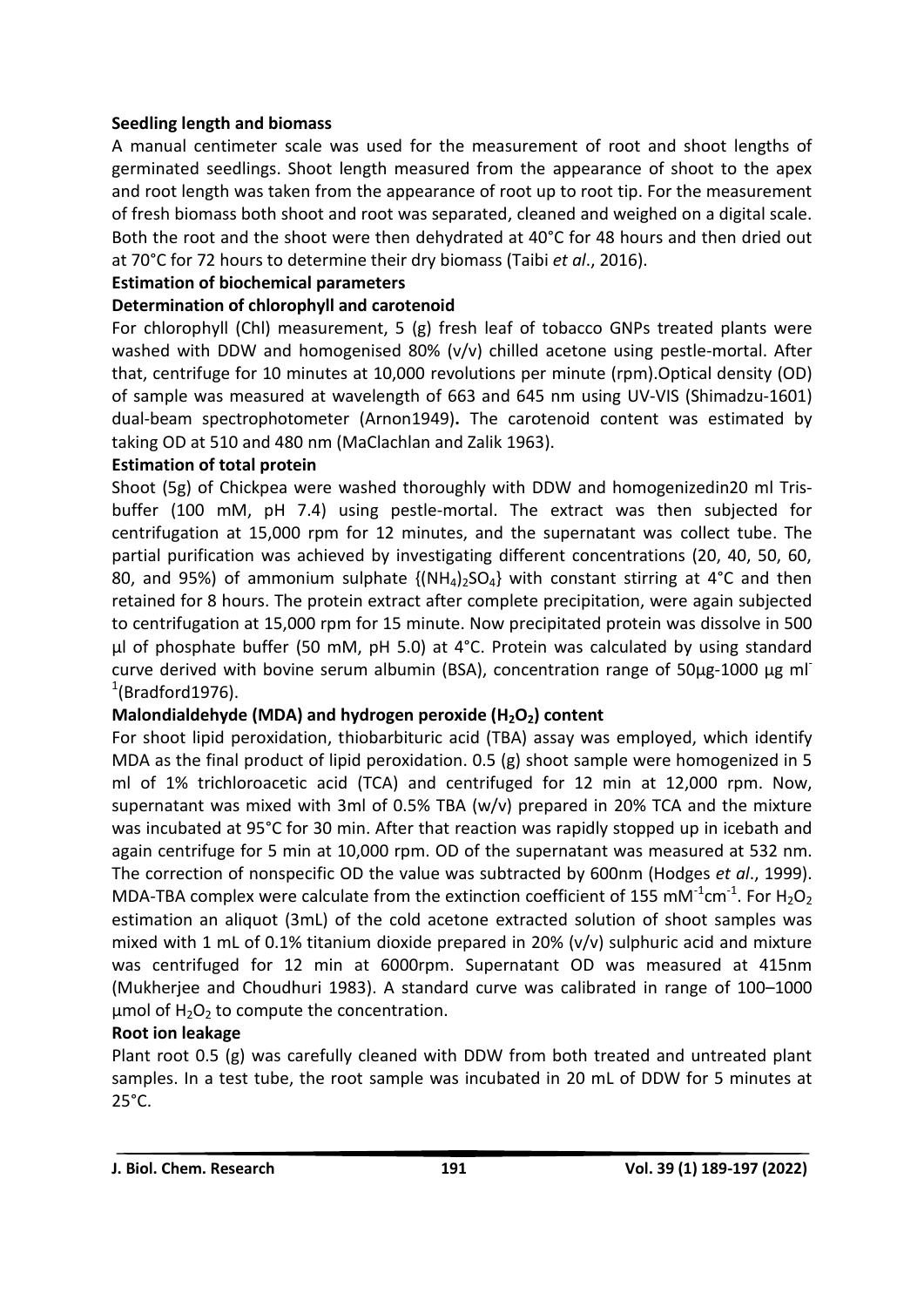The solution's electrical conductivity ( $EC<sub>0</sub>$ ) was then determined using a conductivity meter. After that again incubated for 10 hours and the electrical conductivity ( $EC_1$ ) was evaluated. Further the tube was placed in a water bath at 95°C for 25 minutes and electrical conductivity ( $EC_2$ ) of the sample was measured again after cooling. Equation 2 was used to compute relative conductivity, which indicates root ion leakage (Lutts *et al*., 1995).

Relative conductivity (RC) = 
$$
\left[\frac{EC_1 - EC_0}{EC_2}\right] \times 100
$$
 (2)

#### **RESULTS AND DISCUSSION**

#### **Assessment of tobacco GNPs on growth and physiological parameter of plant Impact on seed germination**

To see the impact of tobacco GNPs on germination, we have calculated the germination percentage of chickpea seeds in solution of different concentration of tobacco GNPs (25, 50, 100, 200, and 400  $\mu$ M), the germination percentage of 100  $\mu$ M treated seeds was maximum (91.33  $\pm$  3.61%) in comparison to control (56.67  $\pm$  2.25%), while 25 and 50 µM treated seeds have lower germination rate (71.67  $\pm$  2.89 and 84.33  $\pm$  2.73%, respectively) than 100 $\mu$ M treated seed but higher when compared to control. At higher concentration 200 and 400  $\mu$ M germination percent was reduced (68.67 ± 3.61 and 62.00 ± 2.37%) in comparison with 25, 50, and 100 µM treatment of tobacco GNPs and found minimum in control (Table1).As a result, the study's findings demonstrated that GNPs improve germination. The findings were nearly identical to those published by Jalil *et al*. (2019), which highlighted the positive effect of GNPs on tobacco seed germination. Also, previous research has shown that treatment of 62 μg ml<sup>−</sup><sup>1</sup>GNPs has positive effect on germination (Barrena *et al*., 2009). Lower germination at higher doses might be attributed to increase accumulation absorption of these NPs in extracellular spaces as well as inside the cells, ensuing cell division reduction, cell elongation and inhibition of hydrolytic enzymes engaged in process of seed germination (Korishettar *et al*., 2016).

#### **Impact on biomass and seedling growth**

To investigate the effects of tobacco GNPs on shoot and root length seedlings were removed from the pots following 15 days of treatment and analysed using a standard scale. The shoot length of chick pea *(Cicer arietinum*), of 200µM treated seeds was highest (9.23 $\pm$ 0.37cm) than that of control (6.17 $\pm$ 0.27 cm), followed by 100, 50 and 25 $\mu$ M tobacco GNPs. In contrast at higher concentration 400µM of tobacco GNPs reduce shoot length (6.77±0.31cm) but higher than control (Table 1). Similarly the root lengths were also increased gradually with increasing concentration and were highest in 200µM treated seeds (5.28±0.21cm) than that of control (3.52±0.15cm) followed by 100, 50 and 25µM of tobacco GNPs. In contrast, a higher concentration of 400µM tobacco GNPs reduced root length (4.04±0.14 cm) but higher than control and 25µM (Table 1). In fraction to growth of seedling, fresh biomass was also increased and decreased (Fig 1).The infiltration of NPs across cell walls and plasma membranes of epidermal layers as well as accumulation inside the vascular tissues may explain the decrease in seedling length at high doses (Korishettar *et al*., 2016). Hence, at higher concentration overall seedling development is reduced.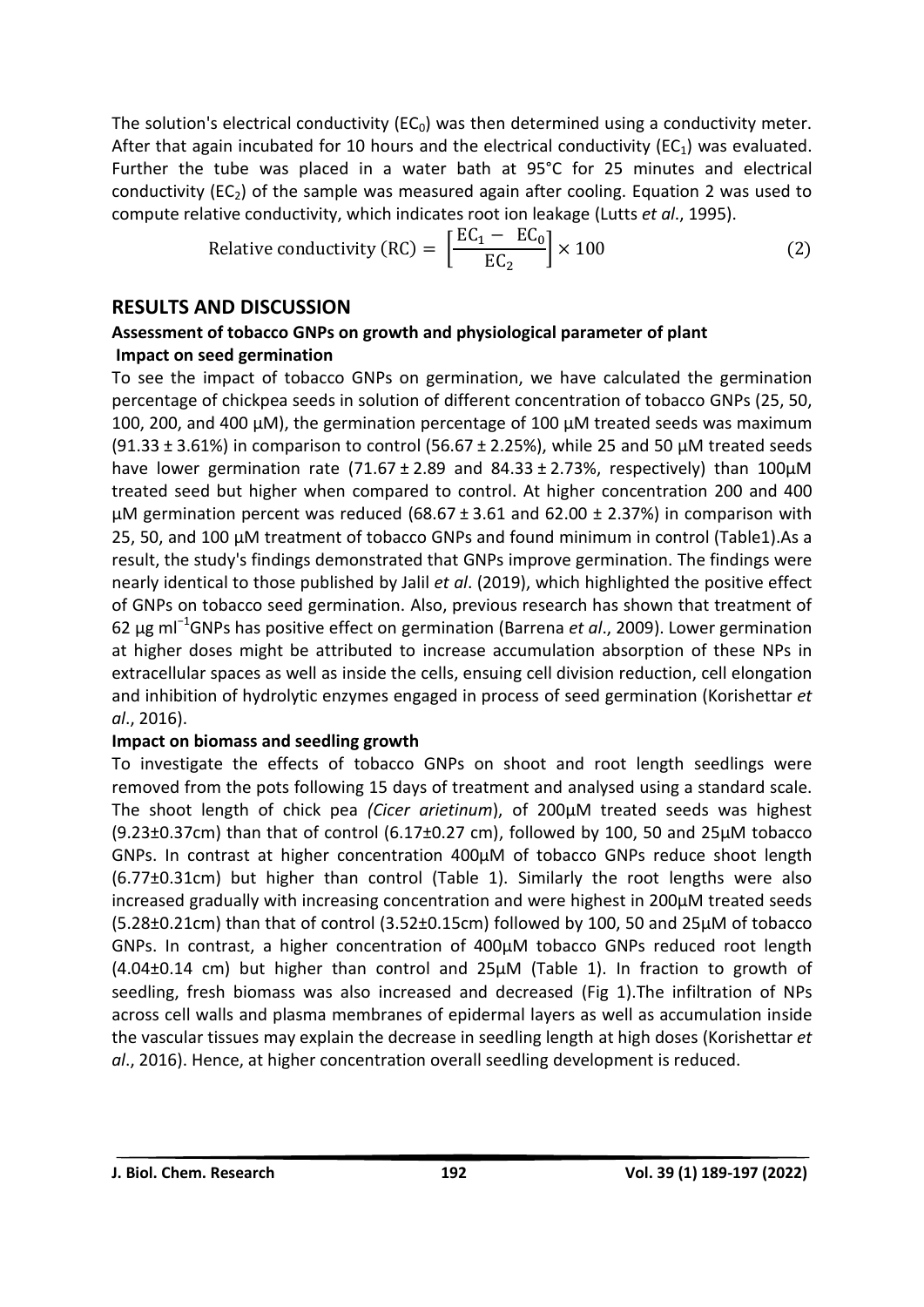| u caunchu              |                   |                   |               |             |               |                   |  |
|------------------------|-------------------|-------------------|---------------|-------------|---------------|-------------------|--|
| <b>Parameters</b>      | Control           | $25 \mu M$        | $50 \mu M$    | $100 \mu M$ | 200 µM        | 400 μM            |  |
|                        | $56.67 \pm$       | $71.67 \pm$       | 84.33±        | $91.33 +$   | 68.67±        | $62.20 +$         |  |
| <b>Germination (%)</b> | 2.25              | 2.88              | 2.73          | 3.61        | 3.61          | 2.37              |  |
|                        | 6.17 <sub>±</sub> | $7.07 \pm 0.$     | $8.00 \pm$    | $8.57+$     | $9.23 +$      | $6.77 \pm$        |  |
| Shoot length (cm)      | 0.27              | 26                | 0.18          | 0.27        | 0.37          | 0.31              |  |
|                        | $3.52+$           | 3.87 <sub>±</sub> | $4.57 \pm$    | 4.90±       | $5.28 \pm$    | $4.04 \pm$        |  |
| Root length (cm)       | 0.15              | 0.17              | 0.10          | 0.15        | 0.21          | 0.14              |  |
| Shoot fresh weight     | $0.54 +$          | $0.59 \pm 0.59$   | $0.67 +$      | $0.75 \pm$  | $0.84 +$      | 0.57 <sub>±</sub> |  |
| (g)                    | 0.01              | 08                | 0.09          | 0.017       | 0.018         | 0.03              |  |
| Root fresh<br>weight   | $0.12 +$          | $0.17 \pm 0.$     | $0.24 \pm 0.$ | $0.265 \pm$ | $0.29 \pm 0.$ | $0.15 \pm 0.$     |  |
| (g)                    | 0.05              | 07                | 01            | 0.06        | 09            | 05                |  |

**Table 1. Changes in morphological parameters of chickpea plant under tobacco GNPs treatment.**



# **Estimation of biochemical parameters Impact on photosynthetic pigments**

Total Chl content of 200µM tobacco GNPs treated plant was much higher (1.02 ± 0.04 mg g<sup>-</sup> <sup>1</sup>) than that of control (0.5 ± 0. mg g<sup>-1</sup>), followed by 25, 50, 100 $\mu$ M treated seed (0.7 ± 0.02,  $0.79 \pm 0.07$  and  $0.85 \pm 0.02$  mg g<sup>-1</sup>). In contrast, a higher concentration of 400 µM reduced the chlorophyll content (0.61  $\pm$  0.02 mg g<sup>-1</sup>) but higher in contrast to control (Fig. 2A). The adverse consequence of NPs on Chl may be due to NPs being incorporated into chloroplasts, where they engage in catalytic oxidation-reduction events, speeding the evolution of oxygen and electron transport (Hong *et al*., 2005). The carotenoid content with respect to control was lowest at 200 µM (0.16 ±0.015) followed by 100, 50 and 25µM tobacco GNPs (Fig. 2B). But, at higher concentration (400 µM) does not support further decrease in the carotenoid content. This is maybe due to carotenoid biomolecules interaction with GNPs. However, (Wang *et al*., 2016) acknowledged that genes are mostly responsible for pigment enrichment.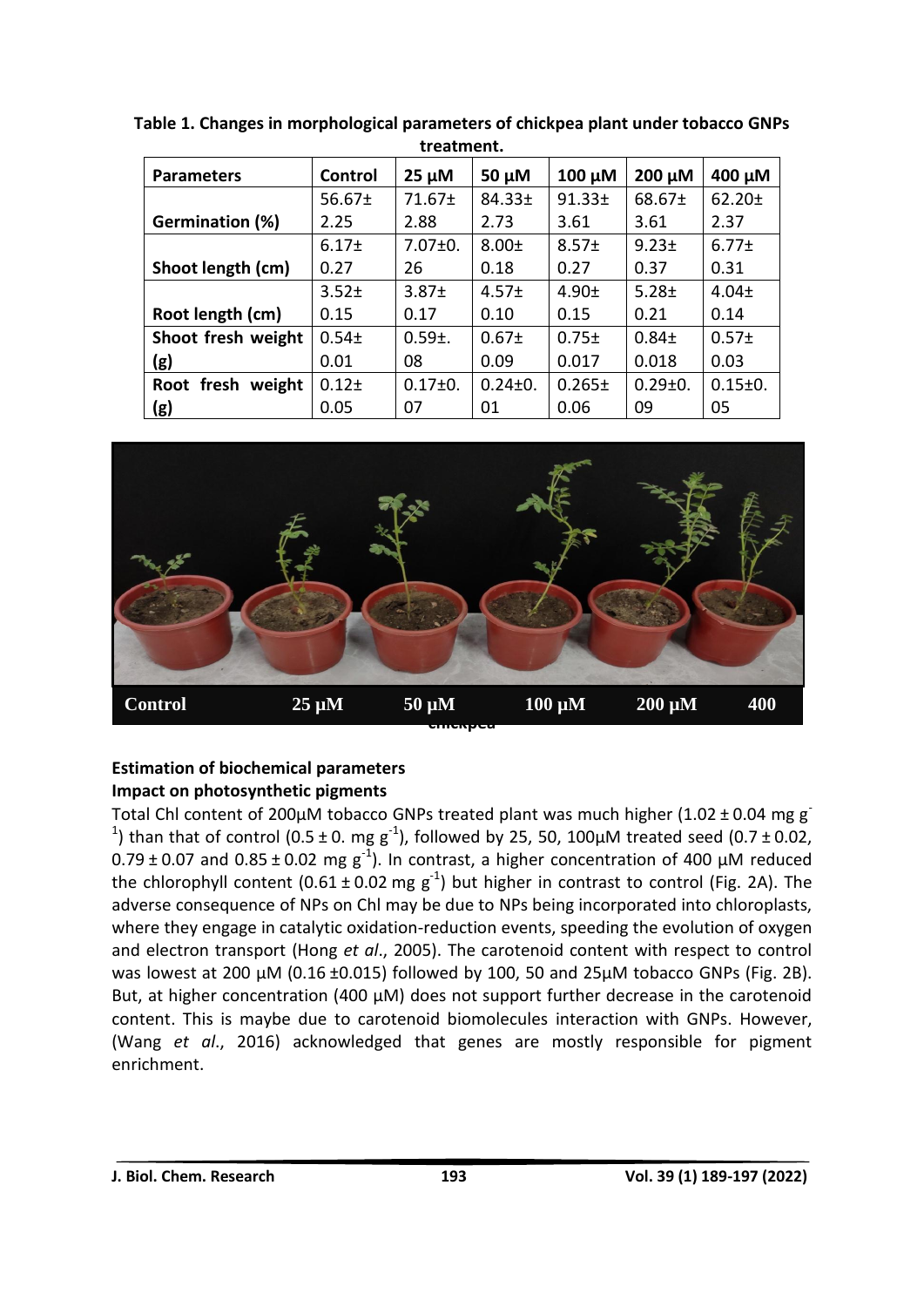

**Figure 2. Impact of different concentration of tobacco GNPs on photosynthetic pigments (A) Total chlorophyll (B) Carotenoid content. Data presented as mean ± SD of three replicates.**



**Figure 3. Impact of different concentration of tobacco GNPs on biochemical attributes (A) protein content, (B) MDA content, (C) root ion leakage(D)H2O<sup>2</sup> content. Data presented as mean ± SD of three replicates.**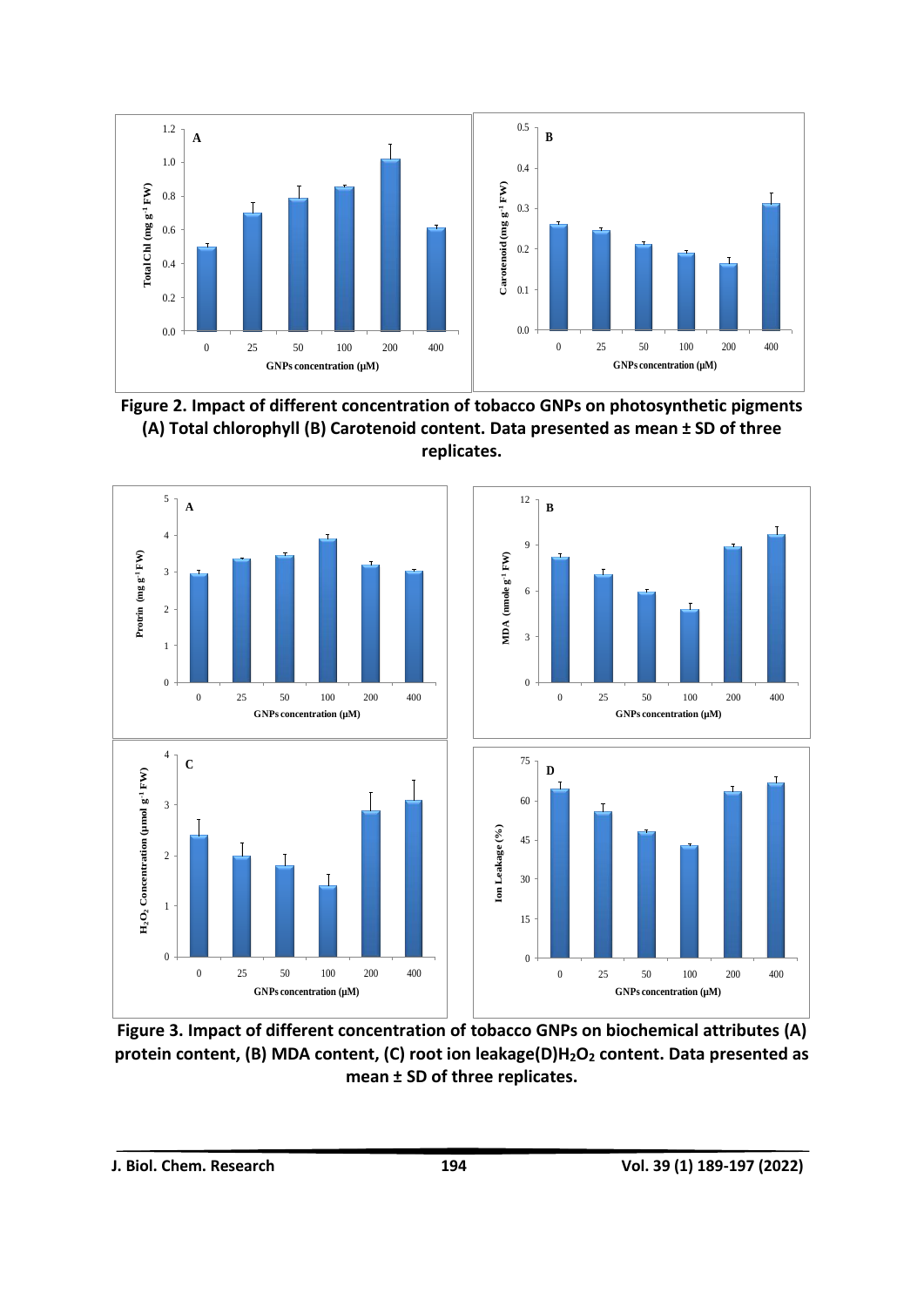#### **Impact on total protein**

The protein content of 100µM tobacco GNPs treated plant was highest (3.91 ± 0.14 mg  $g^{-1}$ ) than that of control (2.95  $\pm$  0.13 mg g<sup>-1</sup>), followed by 50 and 25µM treated seed (3.45  $\pm$  0.09 and 3.35  $\pm$  0.03 mg  $g^{-1}$ ). However, at higher concentration 200 and 400 $\mu$ M protein content was reduced (0.3.19  $\pm$  0.11 and 3.03  $\pm$  0.06 mg g<sup>-1</sup>) but more than control (Fig. 3A).

## **MDA and H2O<sup>2</sup> content**

The MDA content was lowest at 100  $\mu$ M (4.77 ±0.45 nmolg<sup>-1</sup>FW) with respect to control (8.2±0.25) followed by 50 and 25µM tobacco GNPs. But at higher concentration (200 and 400µM)becomes increased to 8.90±0.21 and 9.70±0.55nmolg-1 FWrespectively(Fig. 3B).The H<sub>2</sub>O<sub>2</sub> content was lowest at 100  $\mu$ M (1.4 ±0.24  $\mu$ mol g<sup>-1</sup>FW) with respect to control (2.4±0.32) followed by 50 and 25µM tobacco GNPs. But at higher concentration (200 and 400µM) becomes increased to 2.90±0.21 and 3.10±0.41 respectively (Fig. 3C).Such high level of MDA and H2O<sup>2</sup> under NPs interface is possibly due to production of ROS (Mohammadi *et al*., 2013).

# **Root ion leakage**

The ion leakage was lowest at 100  $\mu$ M (42 ±0.97 %) with respect to control (64.28±2.8) followed by 200, 50 and 25µM tobacco GNPs. But at higher concentration (200 and 400µM) it becomes increased (63.37±2.23 and 66.47±2.54) gradually (Fig. 3D).Plant membrane degradation results in peroxidation of lipid molecules and leakage of ions. From study results, it can be suggested that at higher concentration tobacco GNPs caused membrane disruption in chick pea. This is most likely owing to the fact that roots are the primary entry point for NPs (Anjum *et al*. 2013).Hatami and Ghorbanpour (2014) stated that NPs elicit oxidative stress and electrolytic leakage which affect membrane firmness.

# **CONCLUSION**

This study created a strategy for examining the effects of different concentration of tobacco GNPs on seed germination, morphological and various physio-chemical parameters of seedling during plant development. Studies have shown that the low-dose tobacco GNP supplementation increased seed germination, controlled different morphological and physiological responses in plants, and boosted free radical scavenging capability. Whereas, high concentration of tobacco GNPs induced ROS production and cause damage at cellular level, which affect photosynthetic efficiency and plants growth under short-term exposure. Finally, it has been concluded that application of low concentration of tobacco GNPs helped to improve the photo-system activities and plant responses. However, more research is needed to conclude the presence of NPs in various organs, tissues, and cells, as well as to analyse proteins that interact with NPs and to quantify chemicals in nanoparticle metabolic processes in plant cells.

# **ACKNOWLEDGEMENTS**

We are thankful to head, Department of Botany, University of Lucknow for providing the facilities of DST-PURSE. Junior Research Fellowship from UGC to Mohammad Amir is also acknowledged.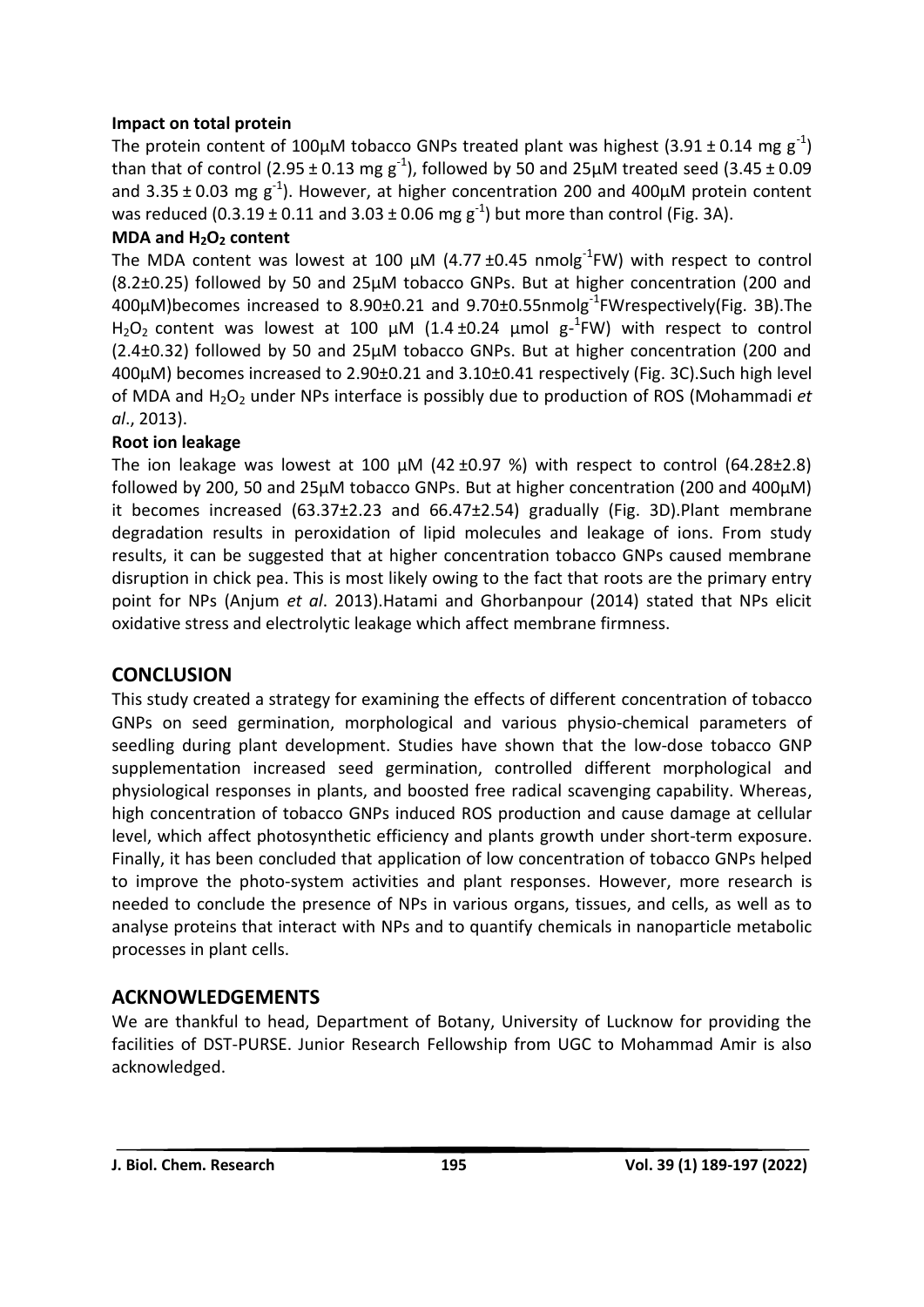#### **REFERENCES**

- **Anjum, N. A., Gill, S. S., Duarte, A. C., Pereira, E., & Ahmad, I. (2013).** Silver nanoparticles in soil–plant systems. *Journal of Nanoparticle Research*, *15*(9), 1-26.
- **Arnon, D. I. (1949).** Copper enzymes in isolated chloroplasts. Polyphenoloxidase in Beta vulgaris. *Plant physiology*, *24*(1), 1.
- **Barrena, R., Casals, E., Colón, J., Font, X., Sánchez, A., & Puntes, V. (2009).** Evaluation of the ecotoxicity of model nanoparticles. *Chemosphere*, *75*(7), 850-857.
- **Bradford, M. M. (1976).** A rapid and sensitive method for the quantitation of microgram quantities of protein utilizing the principle of protein-dye binding. *Analytical biochemistry*, *72*(1-2), 248-254.
- **Graily-Moradi, F., Maadani Mallak, A., & Ghorbanpour, M. (2020).** Biogenic synthesis of gold nanoparticles and their potential application in agriculture. In *Biogenic Nano-Particles and their Use in Agro-ecosystems* (pp. 187-204). Springer, Singapore.
- **Hajra, A., & Mondal, N. K. (2017).** Effects of ZnO and TiO2 nanoparticles on germination, biochemical and morphoanatomical attributes of Cicer arietinum L. *Energy, Ecology and Environment*, *2*(4), 277-288.
- **Hatami, M., Ghorbanpour, M., & Salehiarjomand, H. (2014).** Nano-anatase TiO2 modulates the germination behavior and seedling vigority of some commercially important medicinal and aromatic plants.
- **Hodges, D. M., DeLong, J. M., Forney, C. F., & Prange, R. K. (1999).** Improving the thiobarbituric acid-reactive-substances assay for estimating lipid peroxidation in plant tissues containing anthocyanin and other interfering compounds. *Planta*, *207*(4), 604-611.
- **Hong, F., Yang, F., Liu, C., Gao, Q., Wan, Z., Gu, F.,& Yang, P. (2005).** Influences of nano-TiO2 on the chloroplast aging of spinach under light. *Biological trace element research*, *104*(3), 249-260.
- **Jalil, S. U., Zahera, M., Khan, M. S., & Ansari, M. I. (2019).** Biochemical synthesis of gold nanoparticles from leaf protein of Nicotiana tabacum L. cv. xanthi and their physiological, developmental, and ROS scavenging responses on tobacco plant under stress conditions. *IET nanobiotechnology*, *13*(1), 23-29.
- **Khodakovskaya, M. V., De Silva, K., Biris, A. S., Dervishi, E., & Villagarcia, H. (2012).** Carbon nanotubes induce growth enhancement of tobacco cells. *ACS nano*, *6*(3), 2128-2135.
- **Korishettar, P., Vasudevan, S. N., Shakuntala, N. M., Doddagoudar, S. R., Hiregoudar, S., & Kisan, B. (2016).** Seed polymer coating with Zn and Fe nanoparticles: An innovative seed quality enhancement technique in pigeonpea. *Journal of Applied and Natural Science*, *8*(1), 445-450.
- **Lei, Z., Mingyu, S., Xiao, W., Chao, L., Chunxiang, Q., Liang, C., .. & Fashui, H. (2008).** Antioxidant stress is promoted by nano-anatase in spinach chloroplasts under UV-B radiation. *Biological Trace Element Research*, *121*(1), 69-79.
- **Lutts, S., Kinet, J. M., & Bouharmont, J. (1995).** Changes in plant response to NaCl during development of rice (Oryza sativa L.) varieties differing in salinity resistance. *Journal of Experimental Botany*, *46*(12), 1843-1852.
- **Maclachlan, S., & Zalik, S. (1963).** Plastid structure, chlorophyll concentration, and free amino acid composition of a chlorophyll mutant of barley. *Canadian Journal of Botany*, *41*(7), 1053-1062.